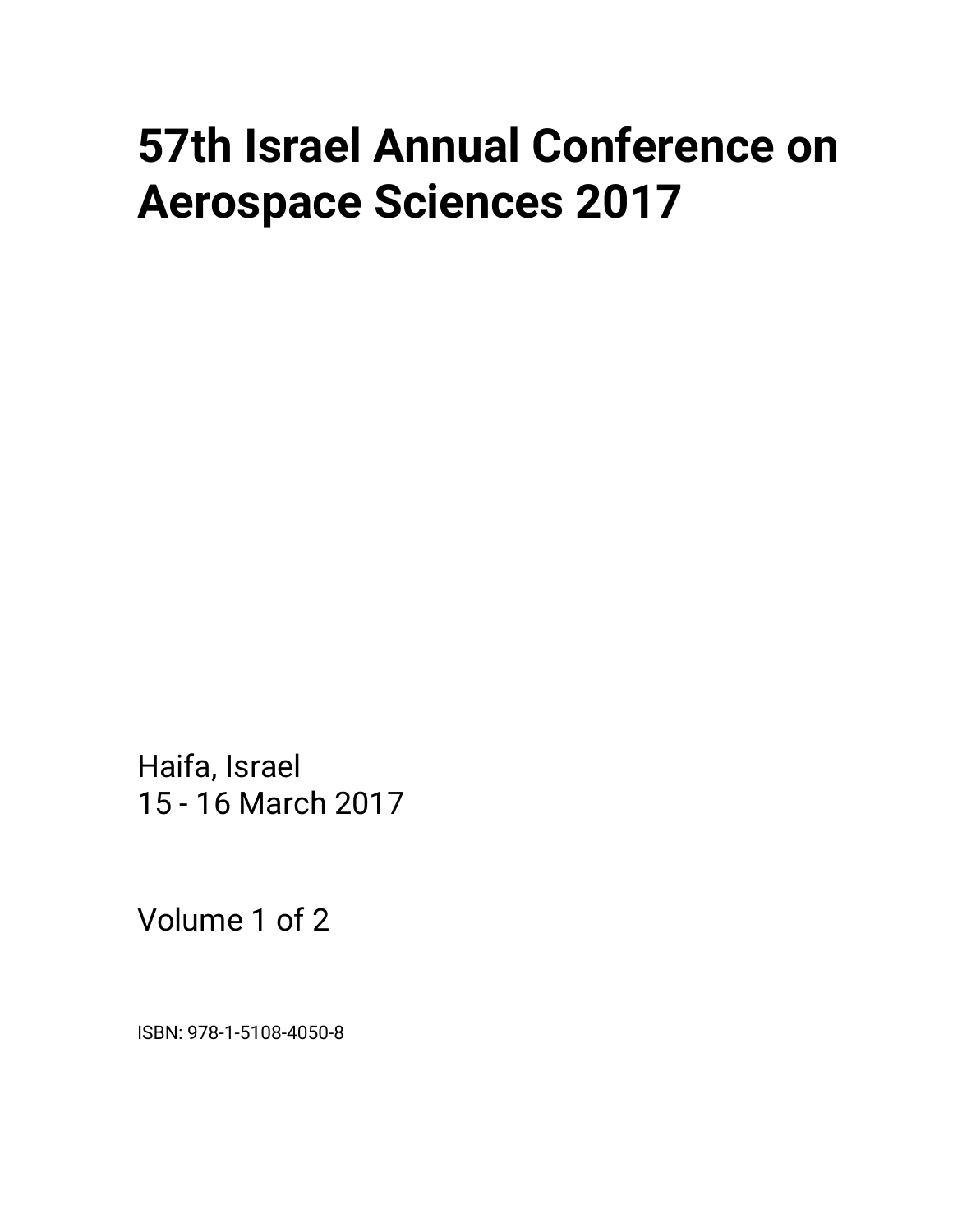**Printed from e-media with permission by:** 

Curran Associates, Inc. 57 Morehouse Lane Red Hook, NY 12571



**Some format issues inherent in the e-media version may also appear in this print version.** 

Copyright© (2017) by the Faculty of Aerospace Engineering, Technion - Israel Institute of Technology All rights reserved.

Printed by Curran Associates, Inc. (2017)

For permission requests, please contact the Faculty of Aerospace Engineering, Technion - Israel Institute of Technology at the address below.

Faculty of Aerospace Engineering Technion - Israel Institute of Technology Kiryat Technion, Haifa 32000, Israel

iacas@technion.ac.il

## **Additional copies of this publication are available from:**

Curran Associates, Inc. 57 Morehouse Lane Red Hook, NY 12571 USA Phone: 845-758-0400 Fax: 845-758-2633 Email: curran@proceedings.com Web: www.proceedings.com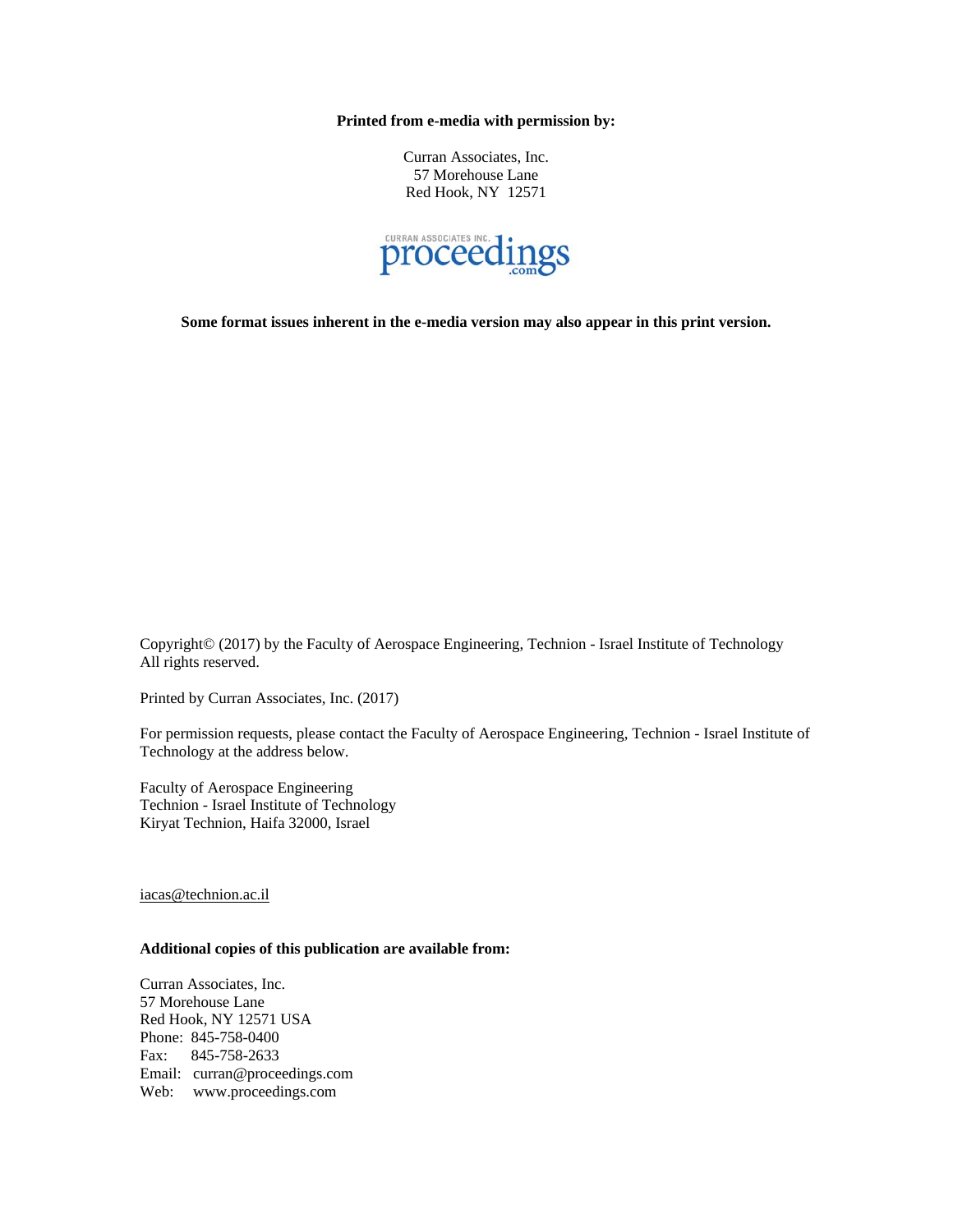## **TABLE OF CONTENTS**

## **VOLUME 1**

| Inna Zamir, Alon Gany, Dan Grinstein                                                                                       |  |
|----------------------------------------------------------------------------------------------------------------------------|--|
| Shahar Wollmark, Yinon Yavor                                                                                               |  |
| Daniel Komornik, Alon Gany                                                                                                 |  |
| Oleg Glotov, Viktor Perov, Vladimir Zarko, Grigory Surodin                                                                 |  |
| Modified Thermal Resistance Model Solution for a Combustion Problem of Liquid Fuel Contained                               |  |
| Yoash Mor, Alon Gany                                                                                                       |  |
|                                                                                                                            |  |
| Gershon Katz, J. Barry Greenberg                                                                                           |  |
|                                                                                                                            |  |
| Yeshayahou Levy, Vladimir Erenburg, Igor Gaissinski, Valery Sherbaum                                                       |  |
| Noam Weinberg, J. Barry Greenberg                                                                                          |  |
| Numerical Study of Performances of Gas Turbine Combustor with Liquid and Gas Fuel Injectors  96                            |  |
| Yeshayahou Levy, Vladimir Erenburg, Valery Sherbaum, Alexander Roizman, Aviad Brandstein, Shalev Aizik                     |  |
| Neta Yokev, J. Barry Greenberg                                                                                             |  |
| On Linear Stability Analyses of Hypersonic Laminar Separated Flows in a DSMC Framework Part I:                             |  |
|                                                                                                                            |  |
| Ozgur Tumuklu, Jose Miguel Perez, Deborah Levin, Vassilis Theofilis                                                        |  |
| Yair Mor-Yossef                                                                                                            |  |
| Preliminary Validation of the Subsonic Turbulent Flow Inside a Cavity with a Store Model 172<br>Hadar Ben-Gida, Motti Adar |  |
|                                                                                                                            |  |
| Mark Wasserman, Alex Shousterman                                                                                           |  |
| On Linear Stability Analyses of Hypersonic Laminar Separated Flows in a DSMC Framework. Part                               |  |
| Ozgur Tumuklu, Jose Miguel Perez, Vassilis Theofilis, Deborah Levin                                                        |  |
|                                                                                                                            |  |
| Davide Micheli, Roberto Pastore, Antonio Vricella, Mario Marchetti                                                         |  |
| Optimal Combined Heat and Power Integration of a Micro Gas Turbine Unit in Distributed Energy                              |  |
| Johannes Rist, Miguel Dias, Daniel Zelazo, Beni Cukurel, Michael Palman                                                    |  |
| A Sparsification Method for Efficient Decision Making under Uncertainty in High Dimensional State                          |  |
|                                                                                                                            |  |
| Khen Elimelech, Vadim Indelman                                                                                             |  |
|                                                                                                                            |  |
| Yaniv Ben shoushan, Daniel Zelazo                                                                                          |  |
|                                                                                                                            |  |
| Matthias Bittner, Benedikt Gruter, Johannes Diepolder, Florian Holzapfel, Joseph Z. Ben-Asher                              |  |
| Mean Squares Error Based Estimation of Nonlinear System with Prescribed Convergence Rate328<br>Ilan Rusnak                 |  |
| Pareto Based Comparison of MSE-JML, EKF, SDDRE and UKF Filters for 2-D Barrel Roll Target                                  |  |
|                                                                                                                            |  |
| Ilan Rusnak, Oron Benaloul                                                                                                 |  |
|                                                                                                                            |  |
| Yigal Zivan, Daniel Choukroun                                                                                              |  |
| Bronius Razgus, Erwin Mooij, Daniel Choukroun                                                                              |  |
|                                                                                                                            |  |
| Sivan Kominer, Dina Fastovsky, Alex Shousterman                                                                            |  |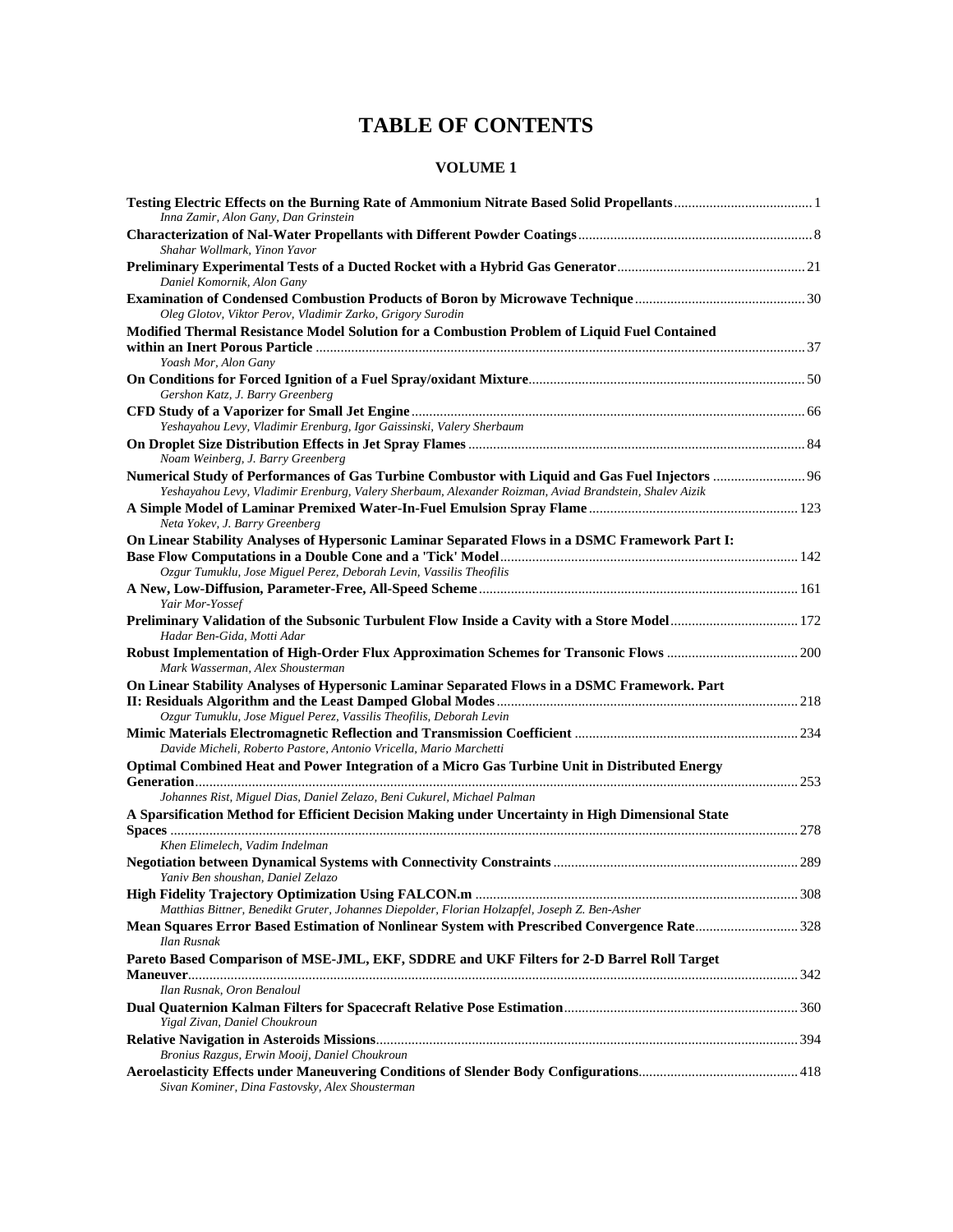| Kobi Pereg                                                                                                                                                  |  |
|-------------------------------------------------------------------------------------------------------------------------------------------------------------|--|
| Zeev Feldhorn                                                                                                                                               |  |
| The Future Unmanned Aerial Logistic Toolbox: Lessons Learned from Technology Demonstration                                                                  |  |
|                                                                                                                                                             |  |
| Ariel Dvorjeski                                                                                                                                             |  |
| Yoav Ofir, Daniel Rabinovich, Dan Givoli                                                                                                                    |  |
| The Influence of Thickness and Hole Diameter on Mutual Interaction of Two Opposing Cracks at a                                                              |  |
| Carmel Matias, Yogev Amran                                                                                                                                  |  |
| Flight Validation of a Structural Health Monitoring System for CH-53 Helicopter Main Rotor                                                                  |  |
| Moshe Tur, Vadim Kalmanovich, Iddo Kressel, Osher Shapira, Sagi Sheinkman, Benny Glam, Shay Shoham, Uri<br>Ben-Simon, Tal Yehoshua                          |  |
| Weibull or Log-Normal Distributions to Characterize Fatigue Life Scatter: Nearly Identical Twins or                                                         |  |
| Abraham Brot                                                                                                                                                |  |
| Vladimir Golubev, Petr Kazarin, William MacKunis                                                                                                            |  |
| Victor Troshin, Avi Seifert                                                                                                                                 |  |
| <b>Identifying Disturbance Sources in Shear Flows Using the Degenerate Unmixing Estimation</b>                                                              |  |
|                                                                                                                                                             |  |
| Igal Gluzman, Jacob Cohen, Yaakov Oshman                                                                                                                    |  |
| Irena Rudin, Eran Arad, Jacob Cohen                                                                                                                         |  |
| Determination of Optimal Transonic Hotwire Probes in Constant Temperature Anemometry 537<br>Efim Yablochkin, Beni Cukurel                                   |  |
| Generalization of Townsend's Breakdown Criterion for Non-Uniform Electric Fields across Spark                                                               |  |
| Nir Druker, Gideon Goldwine, Eran Sher                                                                                                                      |  |
| Ramin Shilav, Amiram Leitner, Alon Gany                                                                                                                     |  |
|                                                                                                                                                             |  |
| Johannes Diepolder, Christian David Heise, Matthias Bittner, Matthias Rieck, Benedikt Gruter, Florian Holzapfel,<br>Joseph Z. Ben-Asher                     |  |
| Bi-Level Homotopic Aircraft Sequencing Using Gradient-Based Arrival Time Assignment and Direct                                                              |  |
| Benedikt Gruter, Matthias Bittner, Matthias Rieck, Johannes Diepolder, Florian Holzapfel                                                                    |  |
| Cooperative Docking Guidance and Control with Application to Civil Autonomous Aerial Refueling594<br>David Lobl, Martin Weiss, Florian Holzapfel, Tal Shima |  |
|                                                                                                                                                             |  |
| Joseph Z. Ben-Asher, Elon Rimon, Gil Gil Manor                                                                                                              |  |
| Alon Gany                                                                                                                                                   |  |
| Daniele Mortari                                                                                                                                             |  |
| Ephraim Gutmark                                                                                                                                             |  |
| <b>Martin Sweeting</b>                                                                                                                                      |  |
| Jonathan Fuchs, Eran Sher                                                                                                                                   |  |
| Motion Planning for a Slung Load Transportation System Using Rotary-Wing Aerial Vehicles 645<br>Svetlana Potyagaylo, Anton Cooper, Omri Rand                |  |
| Conceptual Design, Initial Sizing and Sensitivity Analyses of a High Altitude Airship Using Revised                                                         |  |
| Subhani Shaik, Rajkumar Pant                                                                                                                                |  |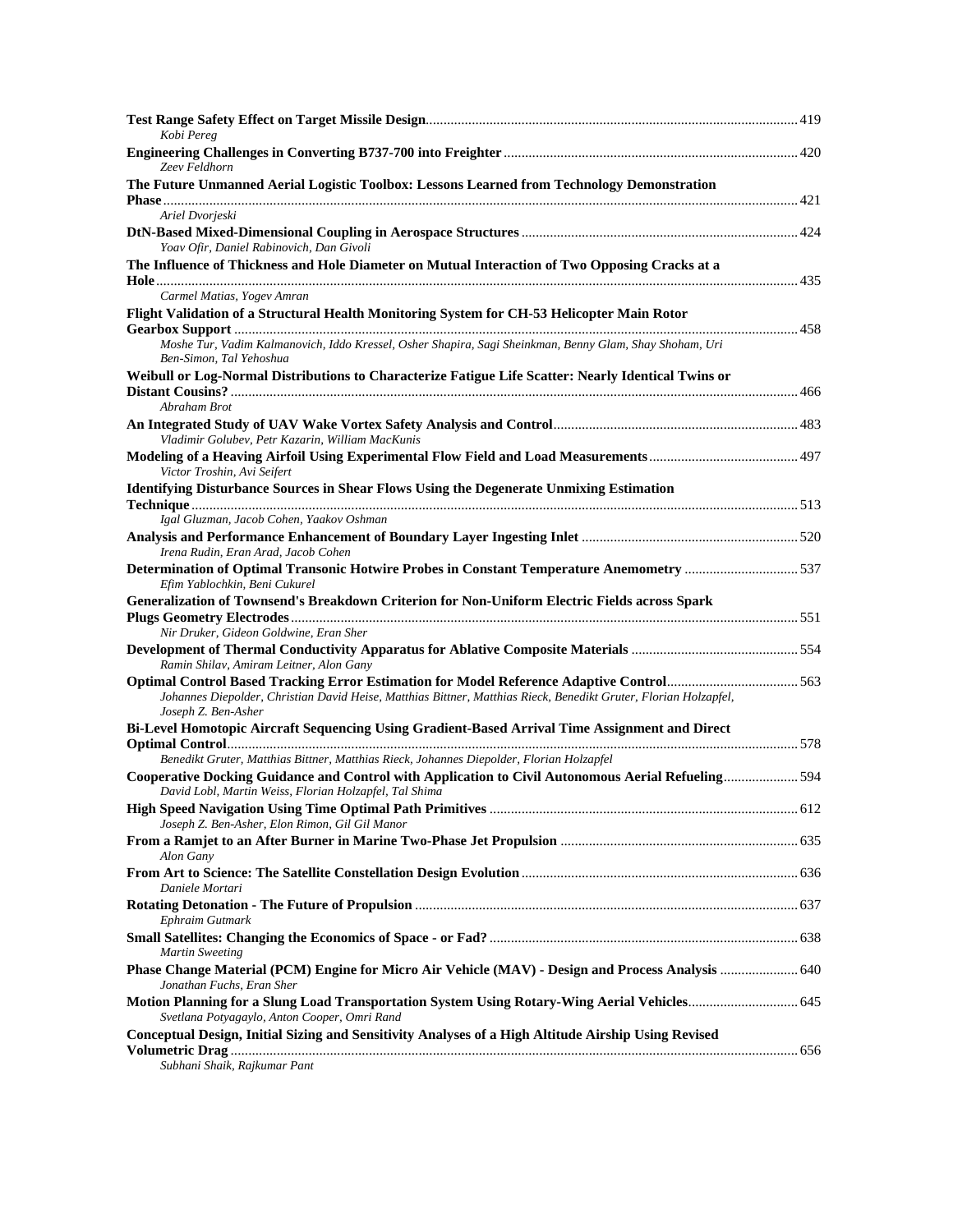| Royi Shabtay, Eliezer Gabriel                                                                                                                                                                                          |  |
|------------------------------------------------------------------------------------------------------------------------------------------------------------------------------------------------------------------------|--|
| <b>VOLUME 2</b>                                                                                                                                                                                                        |  |
| Ilan Berlowitz                                                                                                                                                                                                         |  |
| Ammonium Perchlorate Based Composite Propellant Grain Geometries Via Computer Aided                                                                                                                                    |  |
| Raja Arun Chandru, Charlie Oommen, Nikhil Balasubramanian, Rajaghatta Sundara Ram Bharath, Basavanahalli<br>N Raghunandan                                                                                              |  |
| Alon Lidor, Daniel Weihs, Eran Sher                                                                                                                                                                                    |  |
| Igor Gaissinski, Yeshayahou Levy, Valery Sherbaum, Dany Kutikov, Vladimir Rovenski                                                                                                                                     |  |
| Large Agglomerates As the Cause of Increased Slag in SRMs Containing Propellant Loaded with<br>Yair Solomon, Oren Peles, Shiri Kochav, Neta Bachar, Hod Wirzberger, Jonathan Sivan, Sharon Dvir, Yishay<br><i>Okon</i> |  |
| Yahav Moshkovich, Eran Sher, Yeshayahou Levy                                                                                                                                                                           |  |
| Itzik Klein, Ilan Rusnak                                                                                                                                                                                               |  |
| Ilan Rusnak, Liat Peled-Eitan                                                                                                                                                                                          |  |
| Martin Weiss, Tal Shima                                                                                                                                                                                                |  |
| Abin Alex Pothen, Ashwini Ratnoo                                                                                                                                                                                       |  |
| Philipp Tewes, Israel Wygnanski                                                                                                                                                                                        |  |
| Miki Amitay, Samantha Gildersleeve                                                                                                                                                                                     |  |
| Igor Detinis, Moshe Steinbuch, Shaul Segal, Avi Seifert, Michael Lagutin<br>Aerodynamic Flow Control of an Axisymmetric Platform in Freely-Pivoting Yawing Motion 900<br>Thomas Lambert, Bojan Vukasinovic, Ari Glezer |  |
| Gilad Gottlieb, Benjamin Landkof, Nachum Eisen, Calderon Tzahi, Avihai Ben-Naim, Amir Yanay, Gal Rosental,<br>Daniel Potashnikov, Michal Vahav, Amir Baidani                                                           |  |
| Moshe Attar, Aviram Klaiman, Raz Baruch, Shachar Shulman, Mica Allon, Sophie Elbaze, Ilya Dekoko, Roman<br>Bashkanskiy, Guy Yoel Wexler, Yotam Koren                                                                   |  |
| Oded Naveh, Alvaro Ringel, Asaf Kuflik, Avishai Hassidof, Husen Sweid, Leora Hochstein, Liran Sahar, Ortal<br>Cohen, Ofek Katz, Vladimir Perepech, Yifat Regensberg                                                    |  |
| Neta Engad, Or Rivlin, Elya Pardes, Alex Zibitsker, Nati Rozensweig, Shalev Eidelstein, Michal Zalmanovich,<br>Oron Meller, Avichay Yaish, Jacob Herscovitz                                                            |  |
| Dror Hurwitz, Aviad Lengo, Eyal Mashiach, Sior Meir, Shay Oren, Elad Shiloni, Rachel Shtainshnaider, Yehuda<br>Shusterman, Asaf Tuashi, Amit Weinreb, Oded Zvi Yakir, Lior Zivan                                       |  |
| Michael Iovnovich, Tzlil Nahom, Michael Presman, Dorin Avsaid, Tomer Braier, Daniella Raveh                                                                                                                            |  |
| S. Dequand, G. D. Mortchelewicz, A. S. Sens                                                                                                                                                                            |  |
| Daniel Kariv, Michael Iovnovich, Daniella Raveh                                                                                                                                                                        |  |
| Moti Karpel, Federico Roizner<br>F-16 Aircraft Ground Vibration Test Analysis Using Advanced Multi-Patch Estimation Techniques  1068                                                                                   |  |
| Michael Iovnovich                                                                                                                                                                                                      |  |

**Dynamic Instability of a Light Weight, Low Drag Towed Body**.................................................................................... 670